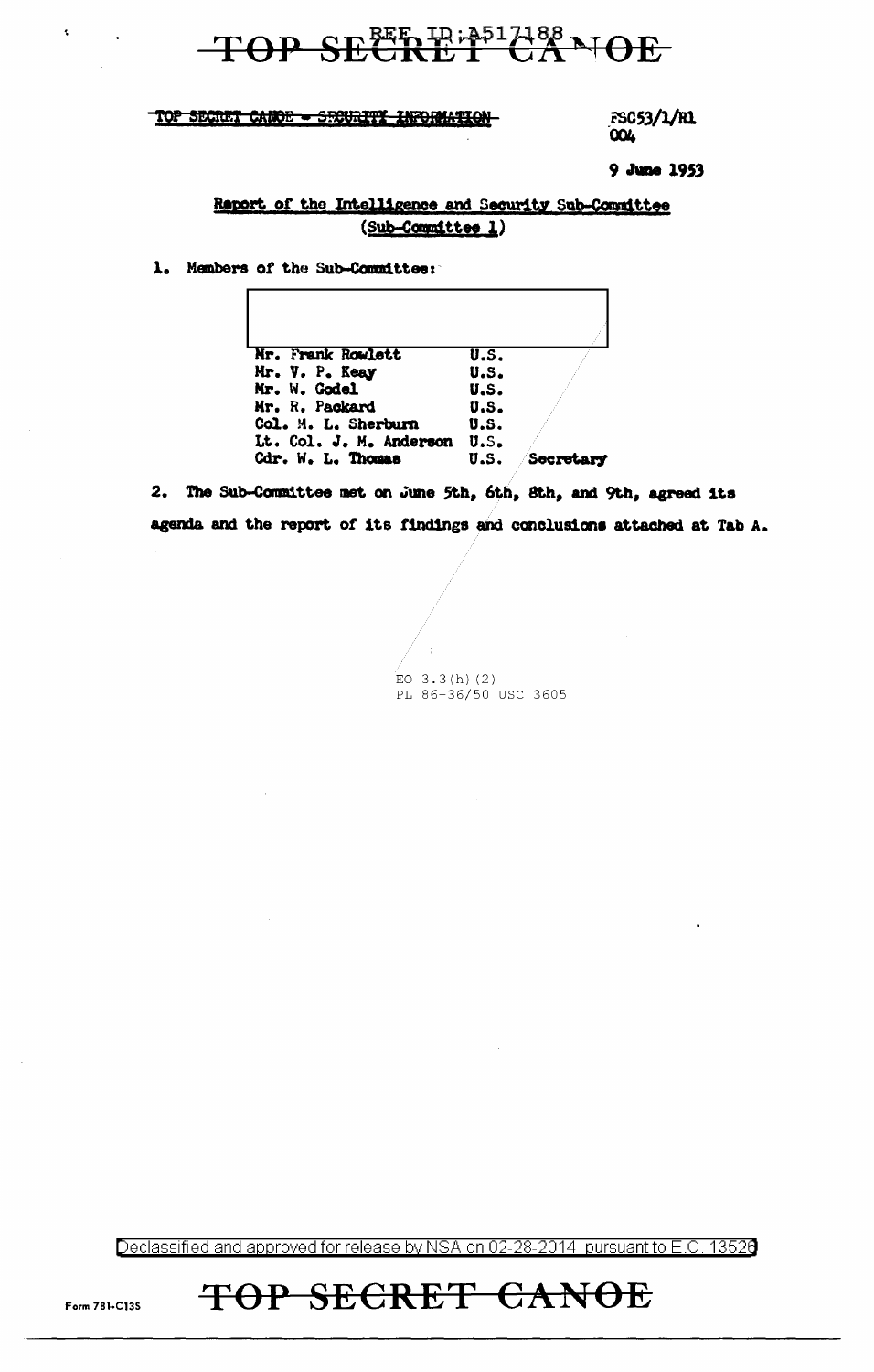## REF ID: A517188<br>SECRET CANOE

### TOP SECRET CANOE - SECURITY INFORMATION

TAB A FSC53/1/R1 **OOL** June 1953

### I. INTRODUCTION

1. The committee predicated its discussions upon the following assumptions:

a. The capabilities of the USSR to intercept and exploit radio comunications are at least equivalent to our own.

b. It can be assumed that the USSR monitors all landline communications passing through its own or satellite territory. The possibility that it has access to other communications passed solely by landline cannot be excluded, but there is no evidence to assess the extent of this possibility. Any traffic obtained by the USSR from landlines can be exploited to the same extent as traffic obtained EO  $3.3(h)(2)$ from radio transmissions.

PL 86-36/50 USC 3605

### II. VALUE TO THE USSR OF COMINT DERIVED FROM THE COMMUNICATIONS OF NATO COUNTRIES (see Footnote 1)

 $\triangle$  and  $k$  is

Diplomatic ciphers in peace time.  $2<sub>•</sub>$ 

Footnote 1.

MATO procedures.

It should be noted that the security system of N.TO provides sufficient protection for "COSMIC" and "NATO" communications passed electrically. However the NNTO security system does not provide protection for national communications carrying related information, nor do all the HATO countries confirm "MTO" and "COBMIC" communications to approved channels. Recent examinition indicates that the Governments are the greatest offenders in this respect and that the Governments have not fully complied with these regulations. There is no evidence on which to conclude thether or not other MATO countries observe the

ı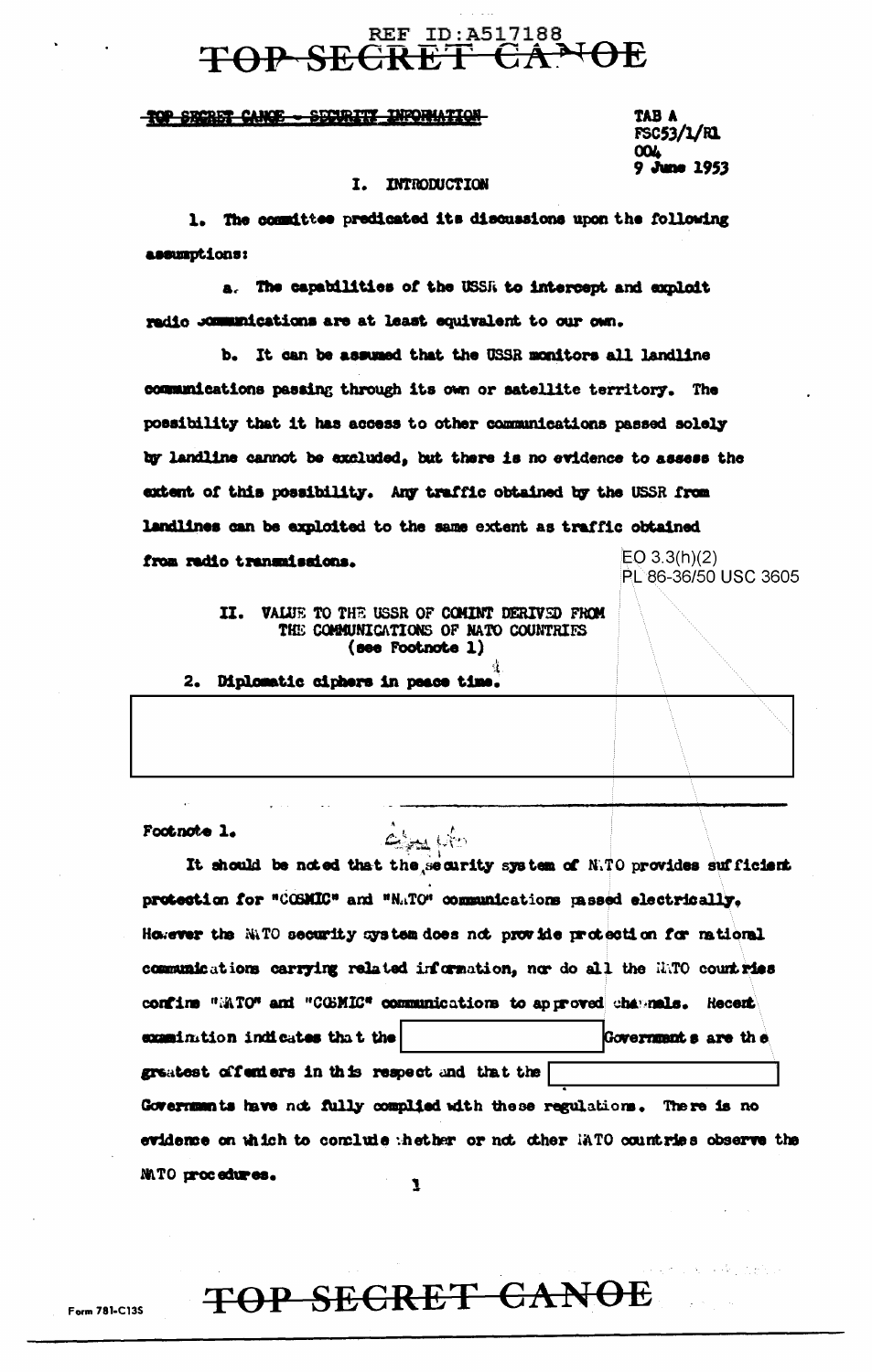| SECRET CANOE - SECURITY INFORMATION | <b>TAB A<br/>FSC53/1/R1<br/>004</b>  |  |
|-------------------------------------|--------------------------------------|--|
|                                     |                                      |  |
| Footnote 2.                         | EO 3.3(h)(2)<br>PL 86-36/50 USC 3605 |  |
|                                     |                                      |  |
|                                     |                                      |  |



**Form 781-C135**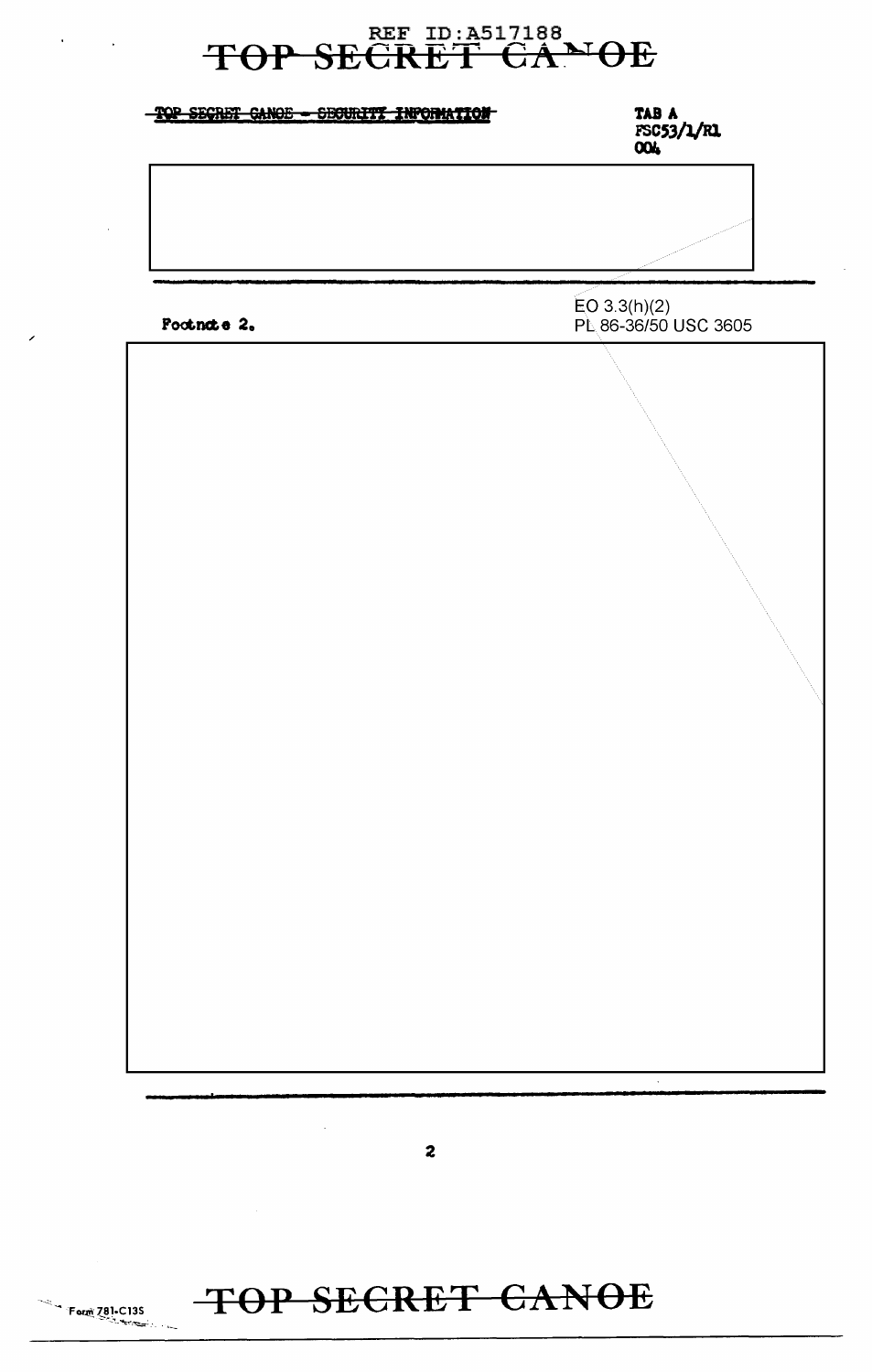### TOP SECRET CANOE - SECURITY INFORMATION

TAB A PSC53/1/R1 ൜

b. The value to the Russians of the COMINT derived from the communication of individual NATO countries will vary directly with both (1) their vulnerability and (2) the extent to which to containg information, the compromise of which would be damaging to the US or the UK.

 $(1)$ 

are on this basis alone thought to represent no current or predictable source of valuable intelligence to the USSR.

 $(2)$ 

EQ  $3.3(h)(2)$ PL 86-36/50 USC 3605 volume of their communications and the relatively alight participation of these countries in matters which would involve critical information are also thought to represent no current or predictable source of valuable intelligence to the USSR.

 $(3)$ 

tion of these countries are considered to represent a potential source of valuable intelligence to the USSR.

 $(4)$ 

intelligence to the USSR.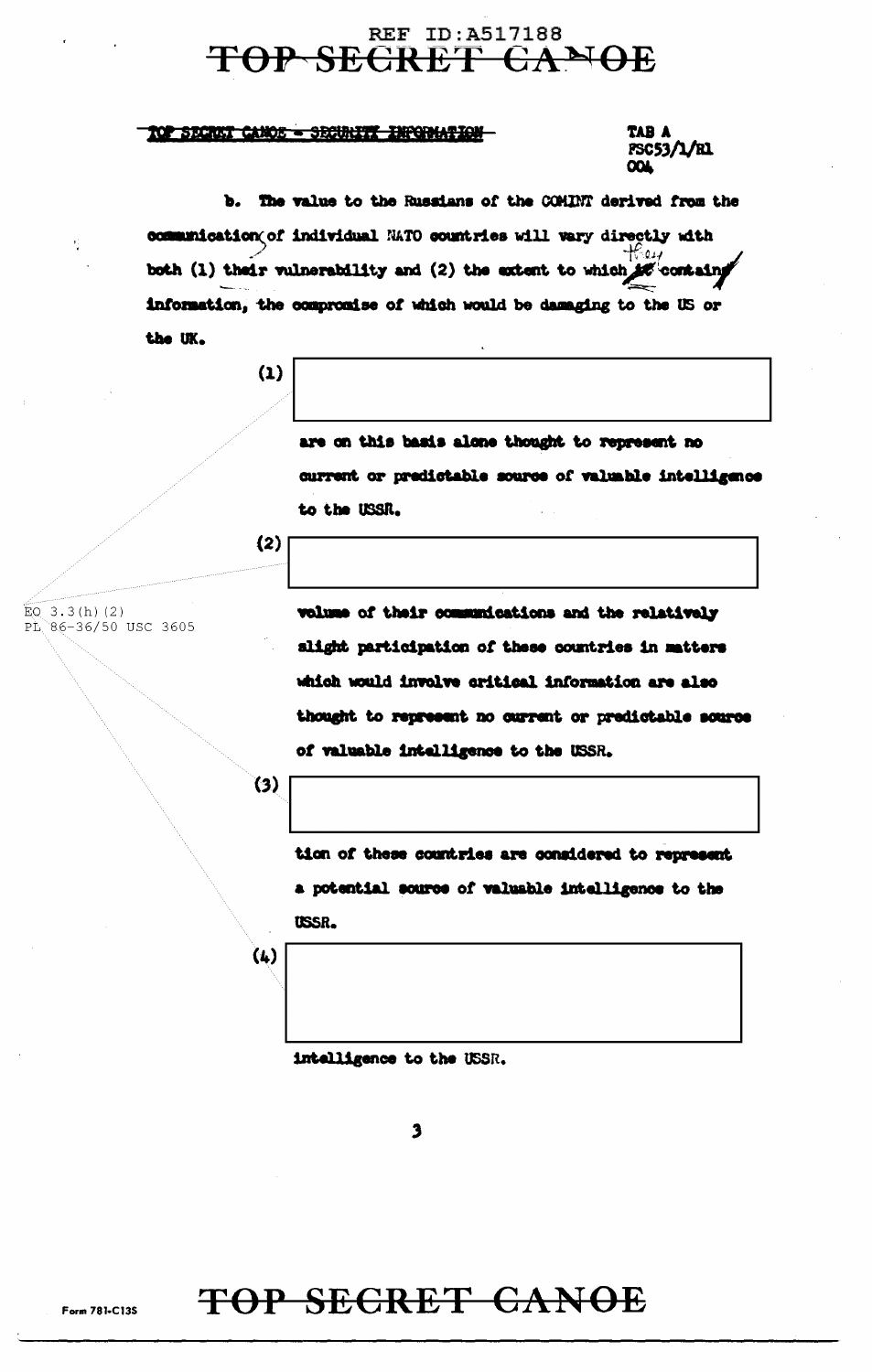### <u> - 202 SHORT CANOE - SECURITY INFORMATION</u>

TAB A FSC53/1/R1 **OOL** 

 $(5)$ 

 $EO$  3.3(h)(2) **RL 86-36/50 USC 3605**  are considered to be the greatest potential source of valuable intelligence to the USSR.

3. Diplomatic ciphers in wartime.

It is considered that on outbreak of active hostilities the walme to the USSR of the information derived from the communications of MATO countries would be greatly increased.

4. Armed Forces ciphers.

b. In general it is thought that under peace time conditions Armed Forces communications are unlikely to be an important source of valuable intelligence to the USSR. In cases of limited hostilities, it is, however, considered that wulnerable Armed Porces ciphers are a mensos to the national interests of the UK and the US and in the case of general hostilities would become a real danger.

A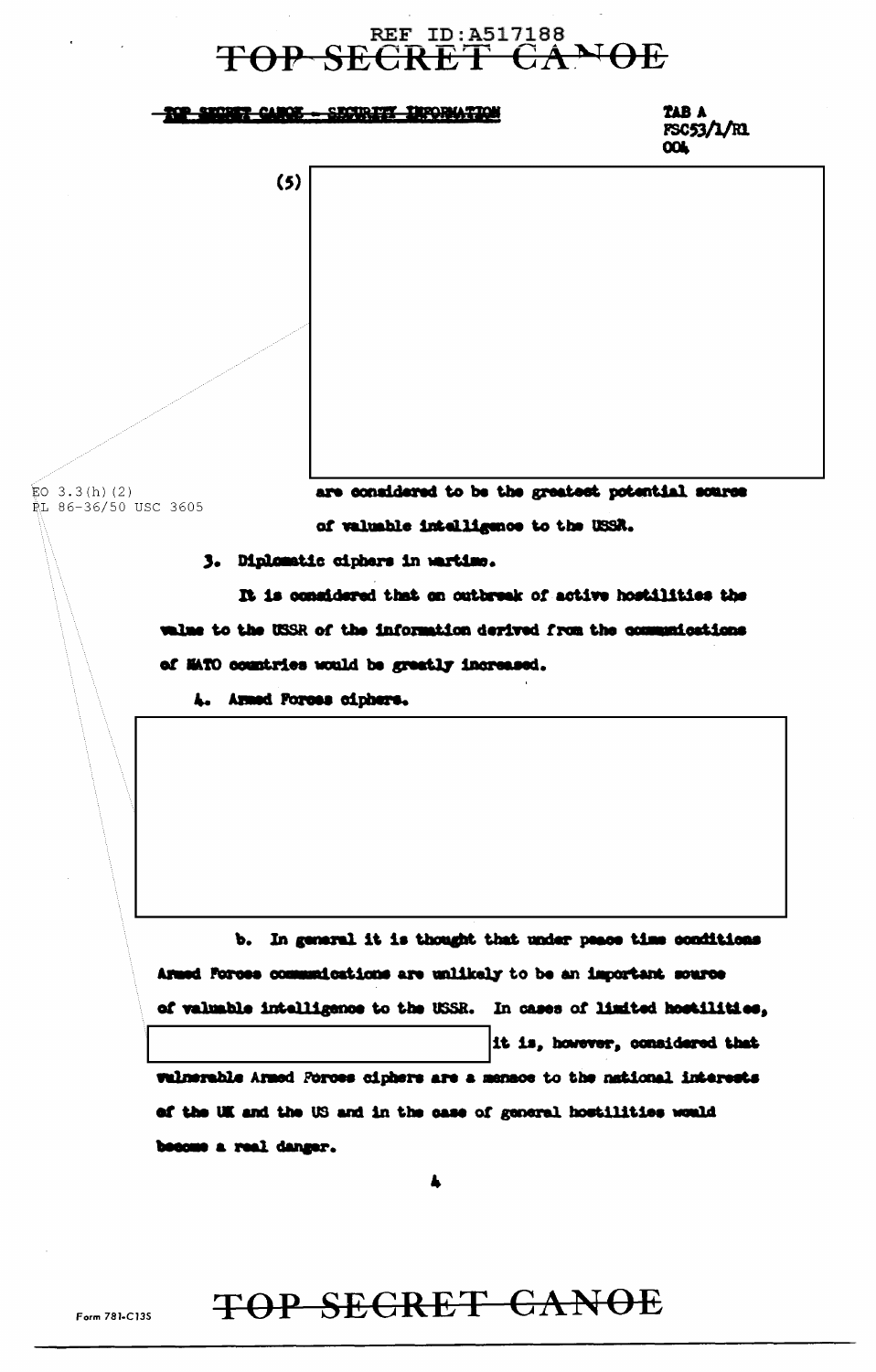$\mathbb T$ **SEP** CRF TRIASITIE OE

THE GREECH CANCE **ROCHELLE TRACERATION** 

TAB A<br>FBC 53/1/RL<br>004

Ħ

Other sources of intelligence of open to the USER.

Clandastine Sources

۷

**CONTRACTE CONTRACTES AND THE COVERANT SECONDED CONTRACTES** COMIDAT. by correlation with countr. intelligence often depends upon information derived from sustain successful clandestine arrange chanketthe sources on frequently be greatly increa of USER experience, the value of intelligence from and UK experience, which can be assumed to be representative received by the user signing. Further, on the basis of US frequently subject to considerable delay before it is dependent on the evaluability of commissionisms, and is process of evaluation before it can be socapted, is Information from clendastine sources needs a sometimes difficult timly, jess comiste w are the solution of the second of the strain of the strain of the straining of the straining of the straining of the straining of the straining of the straining of the straining of the straining of the straining of the s and less subburntive than COMING. Moreover, the capacity to mits to obtain L

 $\mathbf{r}$ Although 1t must be exists and vill continue to exist, it is considered that, or the USSR adv breamed that penetrotica, by egants **ALAND CREATION** explore them matically

ene concerned,

EO 3.3(h) (2)<br>PD 86 36/50

USC 3605

H thie and security agencies specific staps have been taken further improvements are pleased. improvement in the overall security situation, and is becoming increasingly difficult. thore has been a definite becoust beath add aft

to phace in effect a security system which is

 $\frac{1}{\sqrt{2}}$  $\bigoplus$ SECRET CANOB

**Vi** 

Form 781-C13S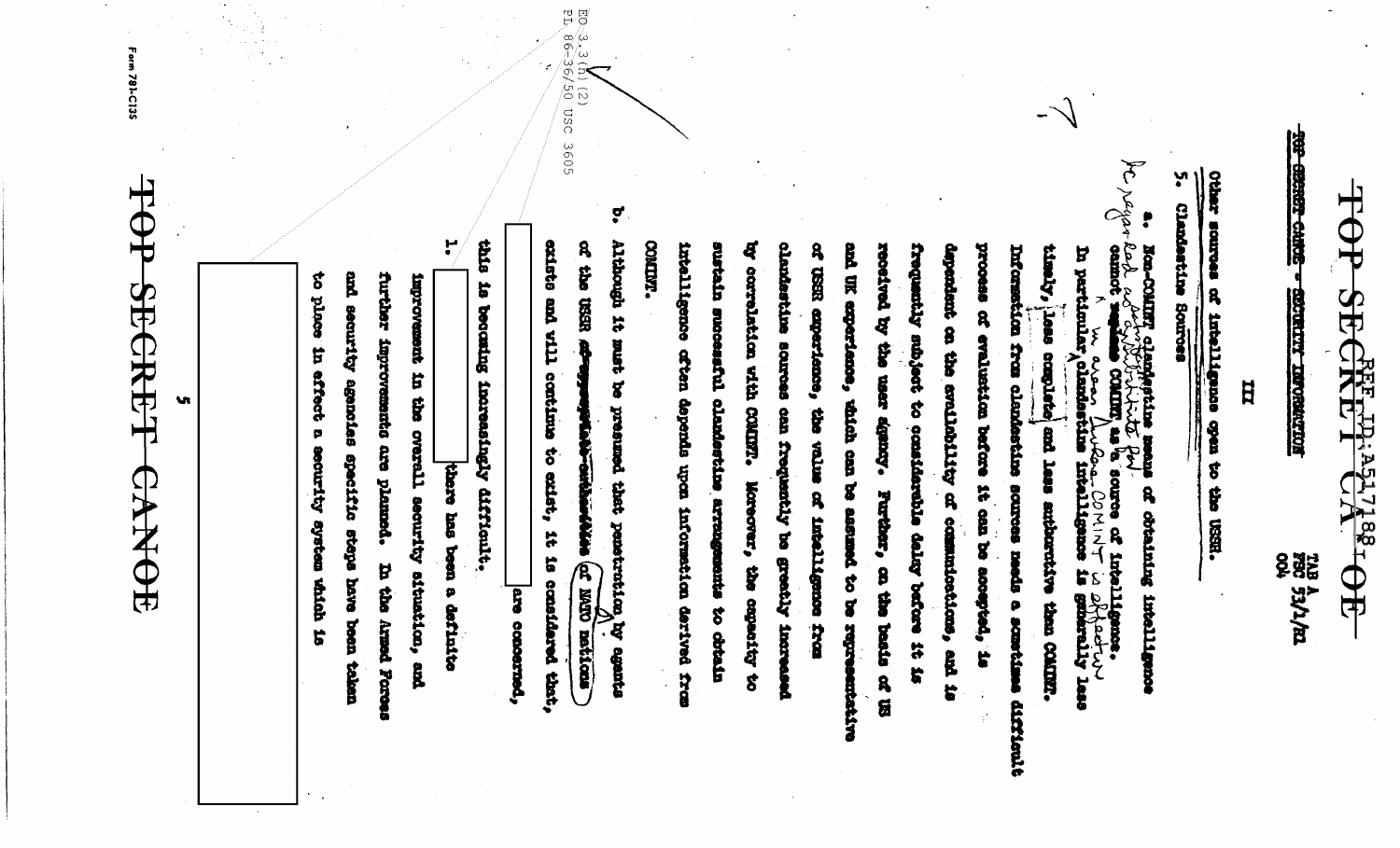### TOP-SECKET UNASHIBB TOE

#### TOP SECRET CANOE SECURITY INFORMATION

### TAB A<br>FSC 53/1/R1

EQ  $3.3(h)$  (2) PL 86-36/50 USC 3605

of December, 1952. However, there remain significant handicaps--political and administrative-to improvement. The level of overall security in

< . In the light of these developments it cannot be assumed that clandestine sources of intelligence for the USSR will be significantly reduced the near future. Nevertheless, the operation of<br> $\begin{array}{c} \hbox{to a} \rightarrow \pm \infty \\ \hbox{to a} \rightarrow \pm \infty \end{array}$ <br>clandestine sources split become increasingly difficult, and, therefore, it is felt that the USSR could not find adequate compensation for the loss of potential COMINT through increased clandestine activity.

2. As regards other NATO countries from which the potential value of COMINT is estimated to be high there is insufficient collated evidence available to the Sub-Committee to assess the state of their security. In particular there is not available any report such as that produced by

at considered bases to conclusive evidence it is assumed that the lavel of overall security is we higher than that of described above.

6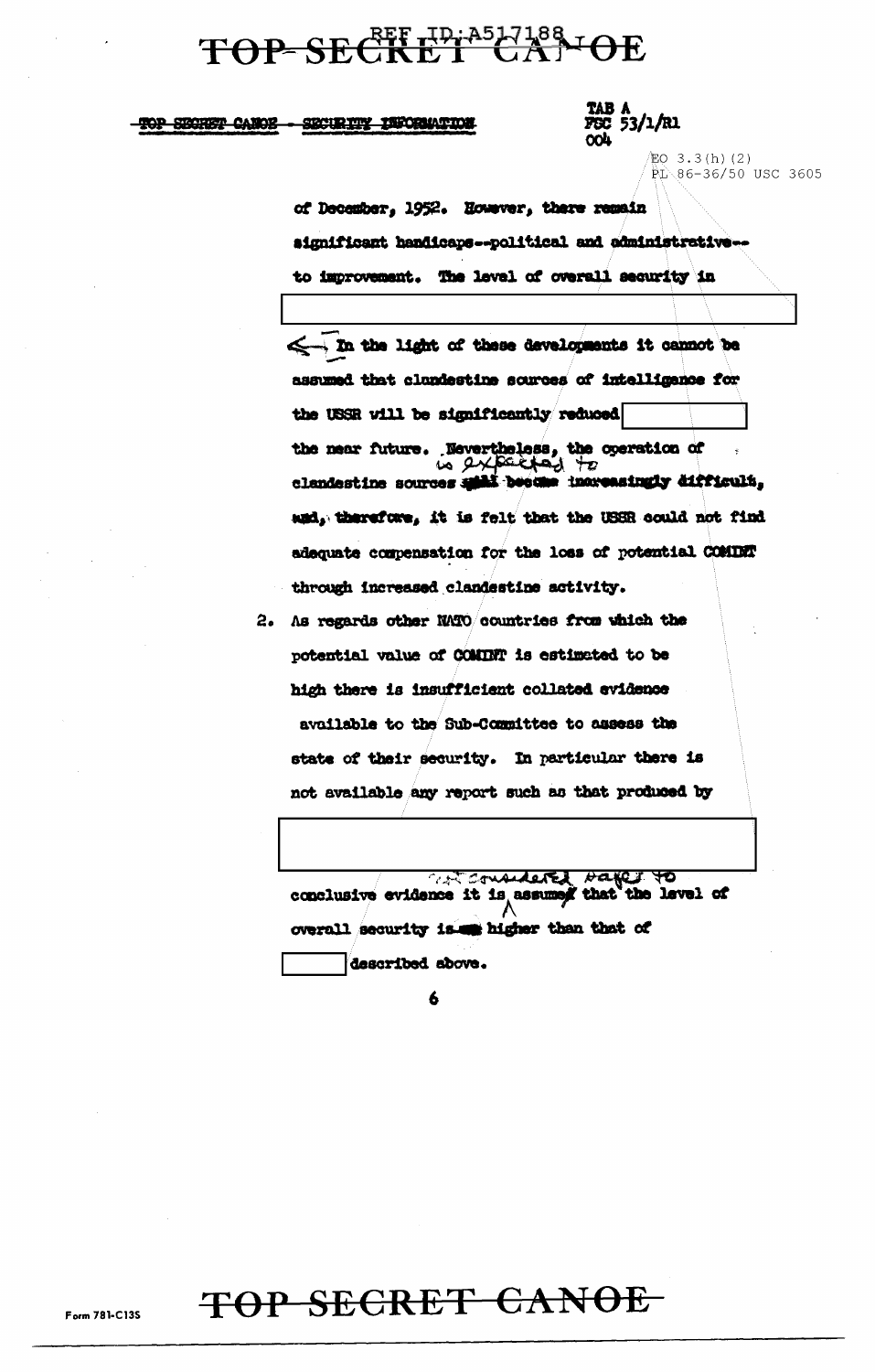#### REF ID: A517188 **IOE TOP SE**

#### TOP SECRET CANOE - GECORITY IN CRIMTION

TAB A FSC53/1/R1 **COL** 

 $5624$ 

- c. In time of war, due to the introduction of security measures which are not possible in peacetime clandestime operations become much more difficult. The ready means of communication afforded by diplomatic missions and consulates are also no longer available. It is therefore considered that the value of information from clandestine sources will be substantially diminished at least initially by an outbreak of hostilities.
- 6. CITHER SCURCES
	- a. It is difficult to assess to what extert chase sources (newspapers, trade publications, public documents and statements, etc.) or diplomatic reportage could be a substitute for COMINT.

volume and value at any time. In wartime, censorship and other extraordinary security masures, will reduce drastically the flow of intelligence from such sources and the value to the USSR of any available COMINT will be correspondingly increased.

b. It should be noted that, as in the case of clandestime sources, the value of intelligence from other sources can be greatly increased by information derived from COMINT.

IV

7

 $E0 - 3.3(h) (2)$ 

PL 86-36/50 USC 3605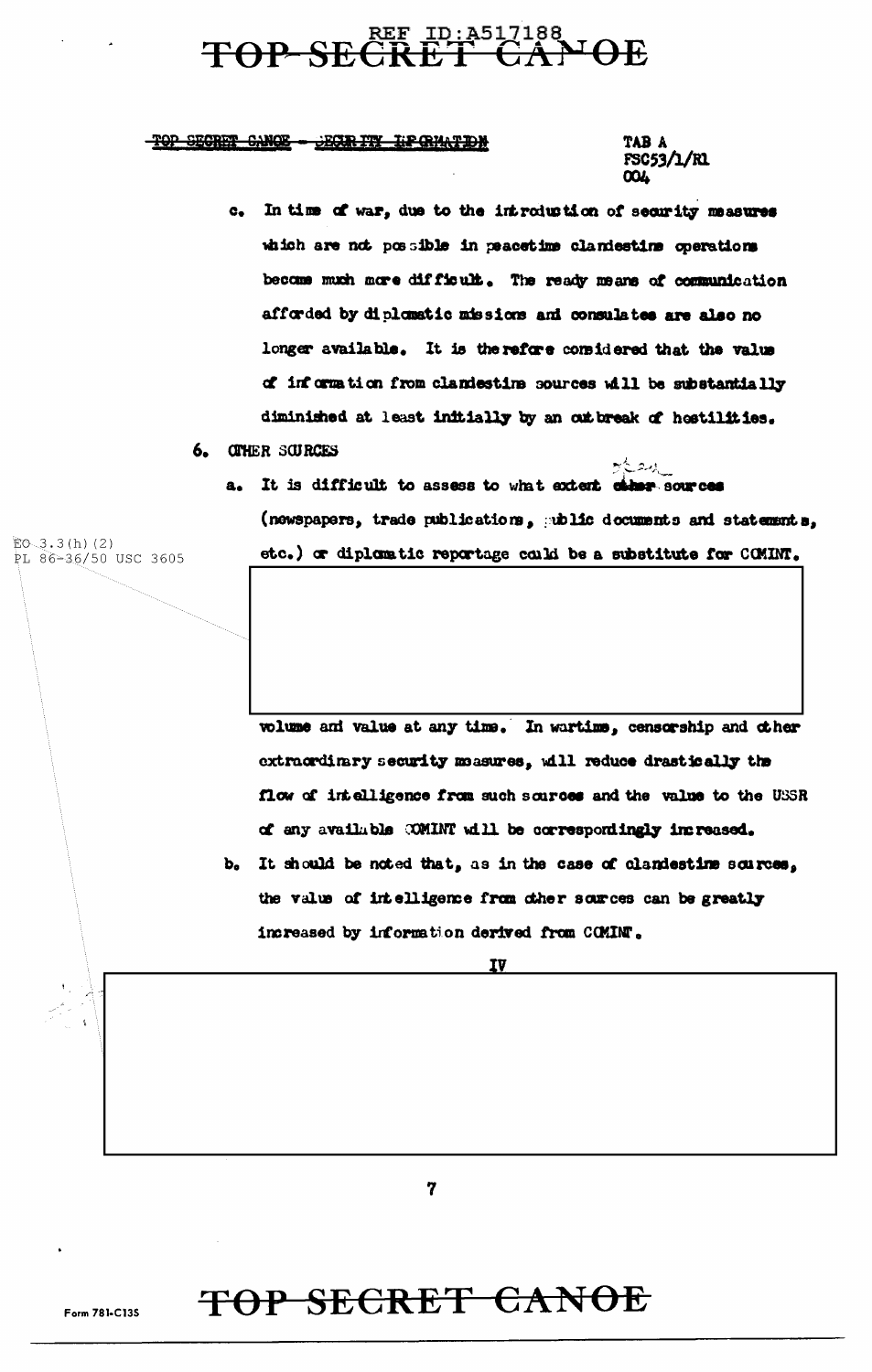### TOP SECRIT CANOE - SECURITY INFORMATION

TAB A FSC53/1/R1 **COL** 

joined the Communist Bloc since it is to be expected that its ciphers and communications procedures would then be radically improved in any case, EO  $3.3(h)$  (2) **V SUMMARY OF CONCLUSIONS** PL 86-36/50 USC 3605 however they also constitute a potential source of highly valuable intelligence for the USSR. is any better, the USSR could not compensate adequately for the loss of COMINT as a potential source of timely and authoritative intelligence of high value through other sources of information. COMINT to the USSR. The possibility that any NATO country might defect 8

### TOP SECRET CANOE

Form 781-C135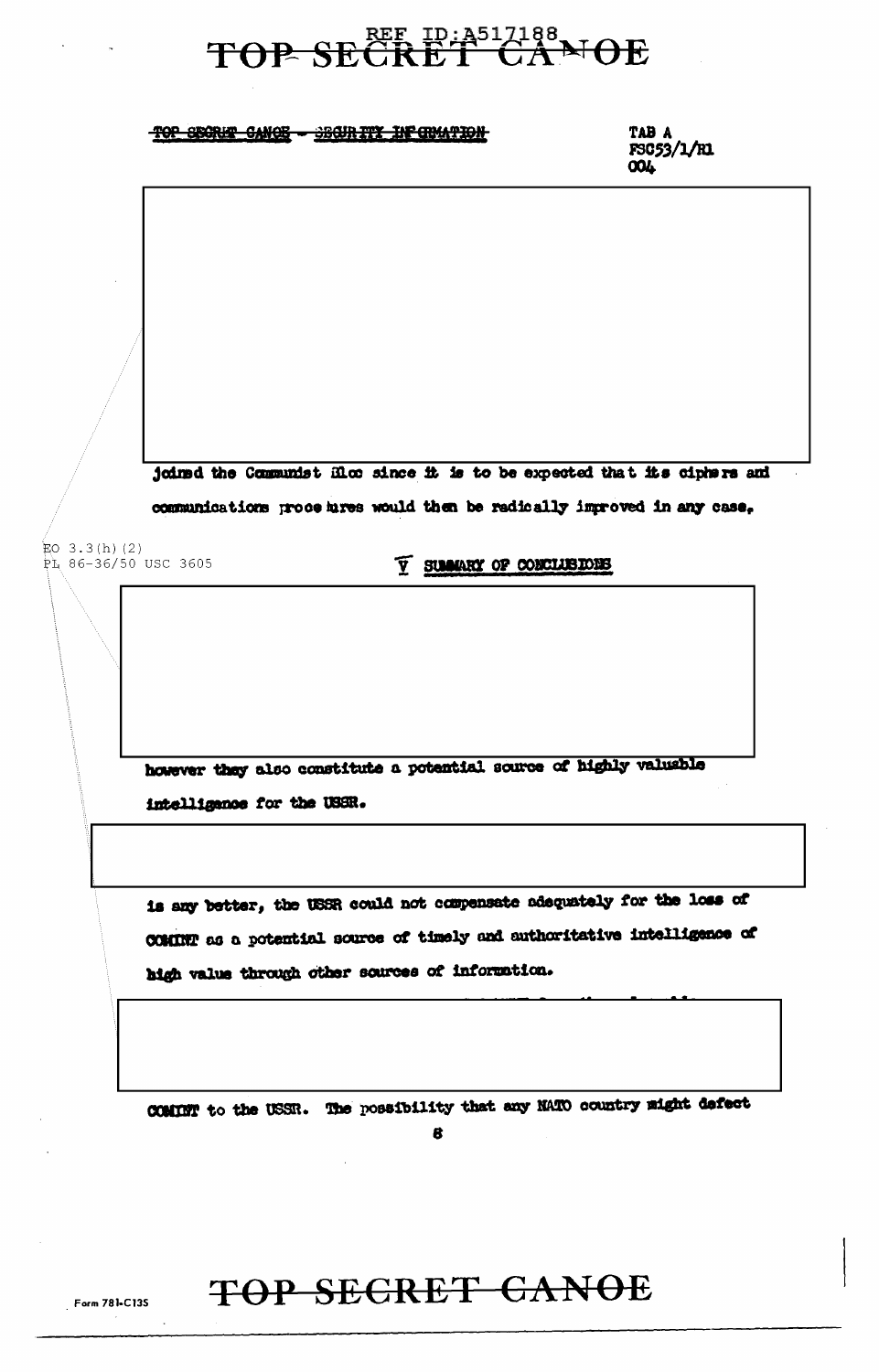### REF\_ID:A517188<br>P\_SECRET\_CANOE **TOP**

TOP SHORET CANDE - SECURITY INFORMATION

**79053/1/B1** 

from the NATO alliance is not estimated to affect the validity of this conclusion.

### VI RECOMMENDATIONS

10. a. The Sub-Committee recommends therefore that action should be taken as a matter of urgency to make the national communications PL 86-36/50 USC 3605 used by NATO countries secure, and that the first priority

> b. The Sub-Committee also recommends that action should be taken to insure that NATO c mmunications security regulations are

mornation. transmission of all "MATO"

 $E_0$  3.3(h)(2) PL 86-36/50 USC 3605

b.

 $\bullet$ 

 $EO-3.3(h) (2)$ 

VII SECURITY AND INTELLIGENCE PACTORS AFFECTING ACTION TAKEN

11. The nature of the action will largely be determined by techni considerations. From the point of view of intelligence and genere security however the action must:

9



Form 781-C135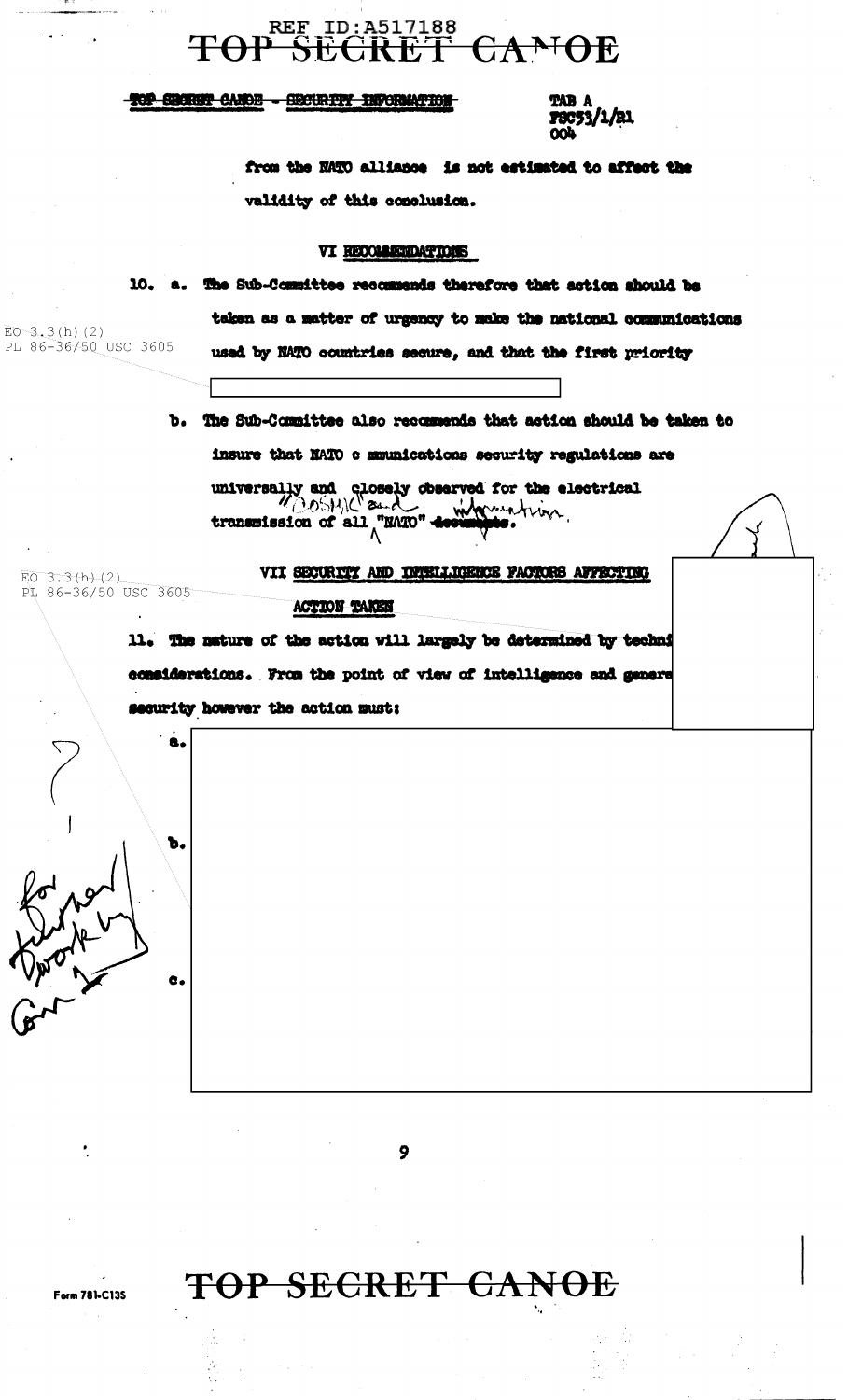

TOP SECONT CANCE - SECURITY IN CREATION

#### I. INTRODUCTION

The committee predicated its discussions upon the following  $\mathbf{1}_{\bullet}$ assamptions:

a. The capabilities of the USSR to intercept and explait radio communications are at least equivalent to our onn.

b. Although the possibility that the USSR may have access to communications passed solely by land line cannot be excluded, there is no evidence to assess the extent of this possibility.

> II. VALUE TO THE USSR OF COMINT DERIVED FROM NATO COMMUNICATIONS

EO  $3.3(h)$  (2) PL 86-36/50 USC 3605

Silver 1

2. Diplomatic ciphers in peace time.

 $\mathbf{1}$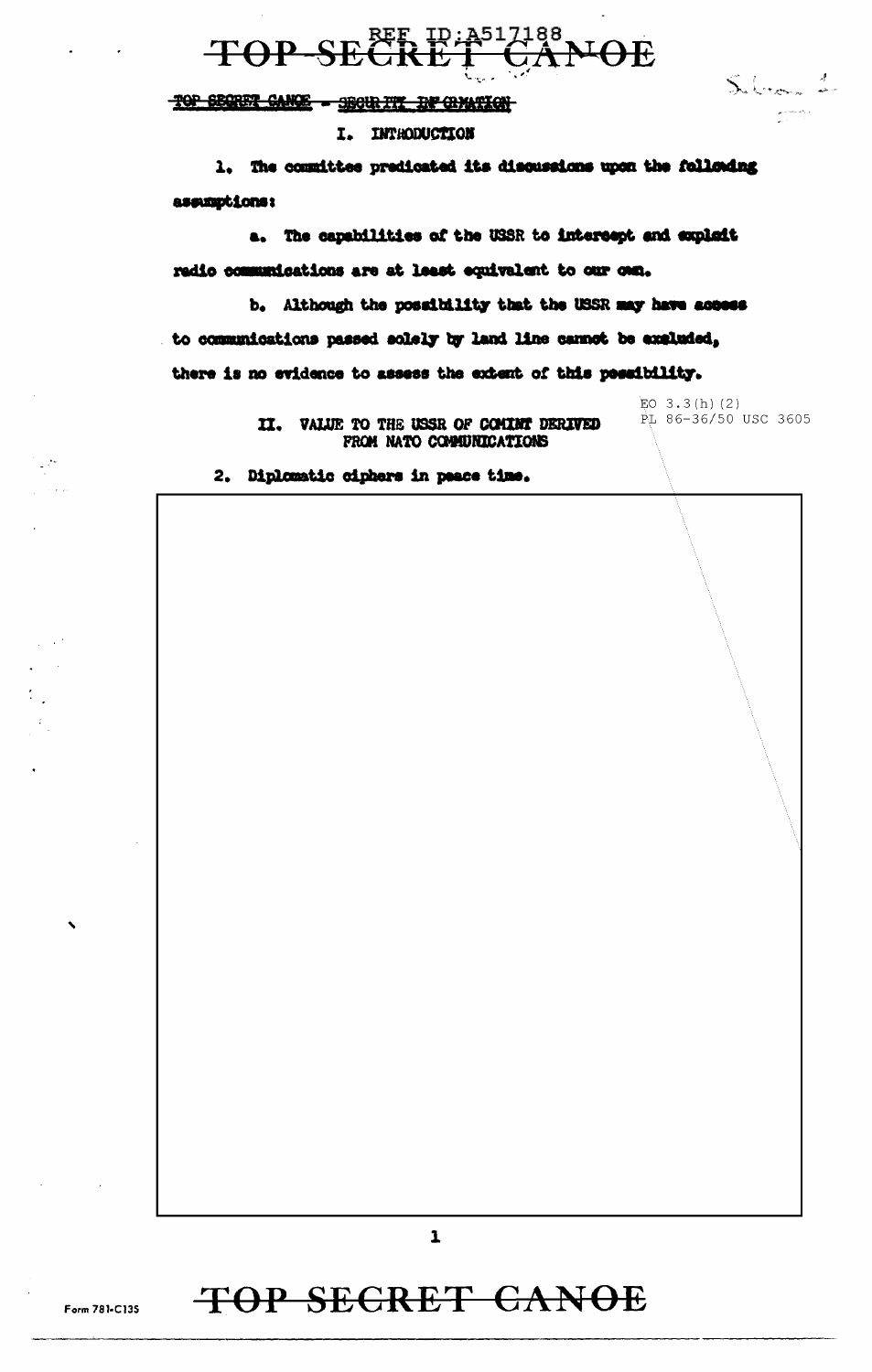TOP SECRET CANCE - SECURITY INFORMATION

EO 3.3(h)(2)<br>PL 86-36/50 USC 3605

considered to represent a potential source of valuable intelligence

to the USSR.

valuable intelligence to the USSR.

g. It should be noted that the COSMIC security system provides sufficient protection for the "COSMIC" and "NATO" communications passed electrically. However, the COSMIC system does not

### 3. Diplomatic ciphers in wartime.

It is considered that an outbreak of active hostilities would alter the situation only to the extent that the value to the USSR of the information derived from the NATO communications would be very greatly increased.

4. Armed Forces ciphers.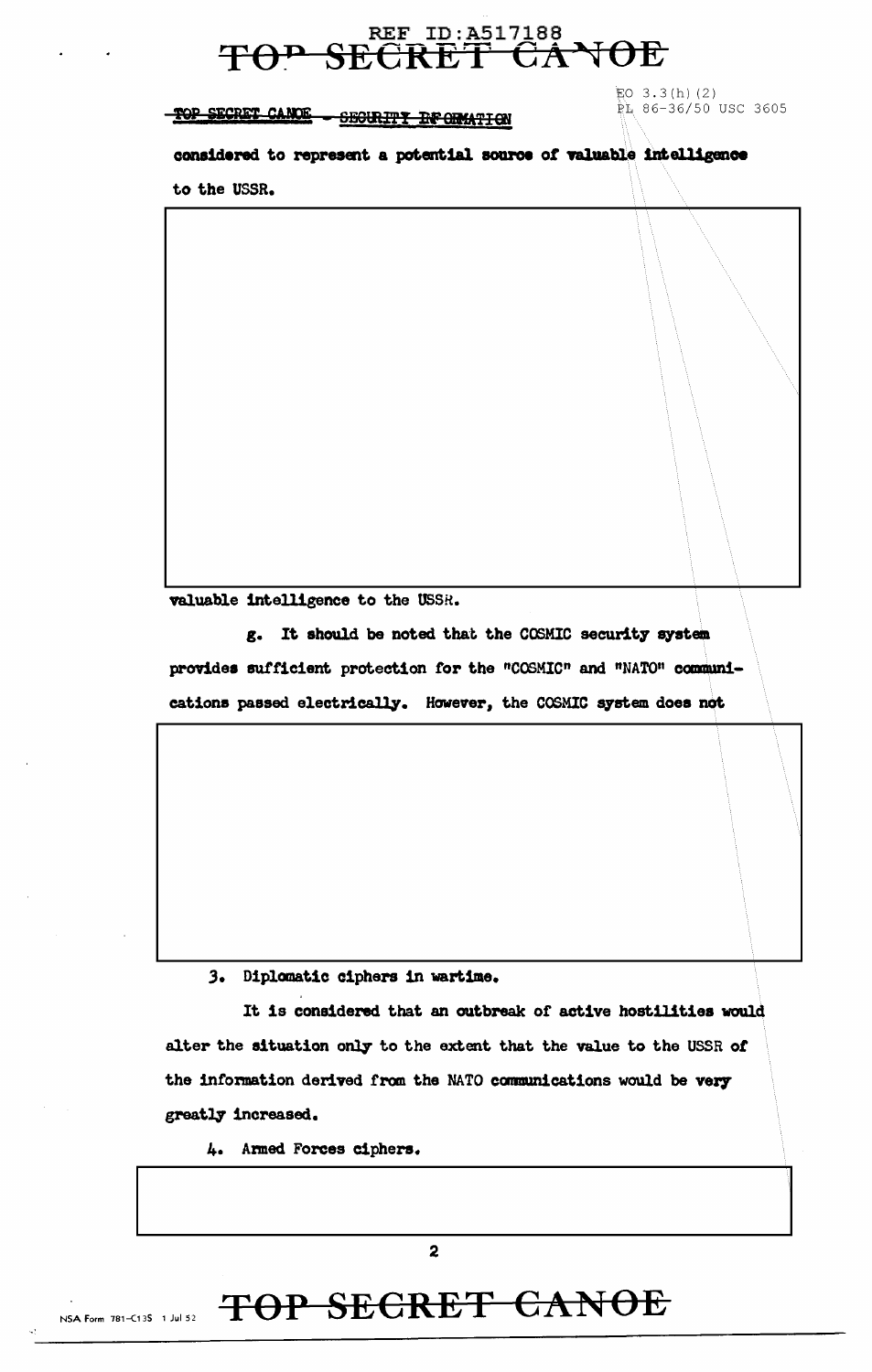### $F$ <sup>1D:A517188</sup>,  $F$ TOP

TOP SECRET CANCE - SECRETT DP GRATION

 $E0, 3.3(h) (2)$ FL 86-36/50 USC 3605

of effort that has been expended against the various systems. It,

b. In general it is thought that under peace time conditions Armed Forces communications are unlikely to be an important source of valuable intelligence to the USSR. In cases of active hostilities it is, however. considered that vulnerable Armed Forces ciphers are a very valuable potential source of information to the USSR and, in the case of general hostilities, are of the very highest value.

 $\overline{\mathbf{3}}$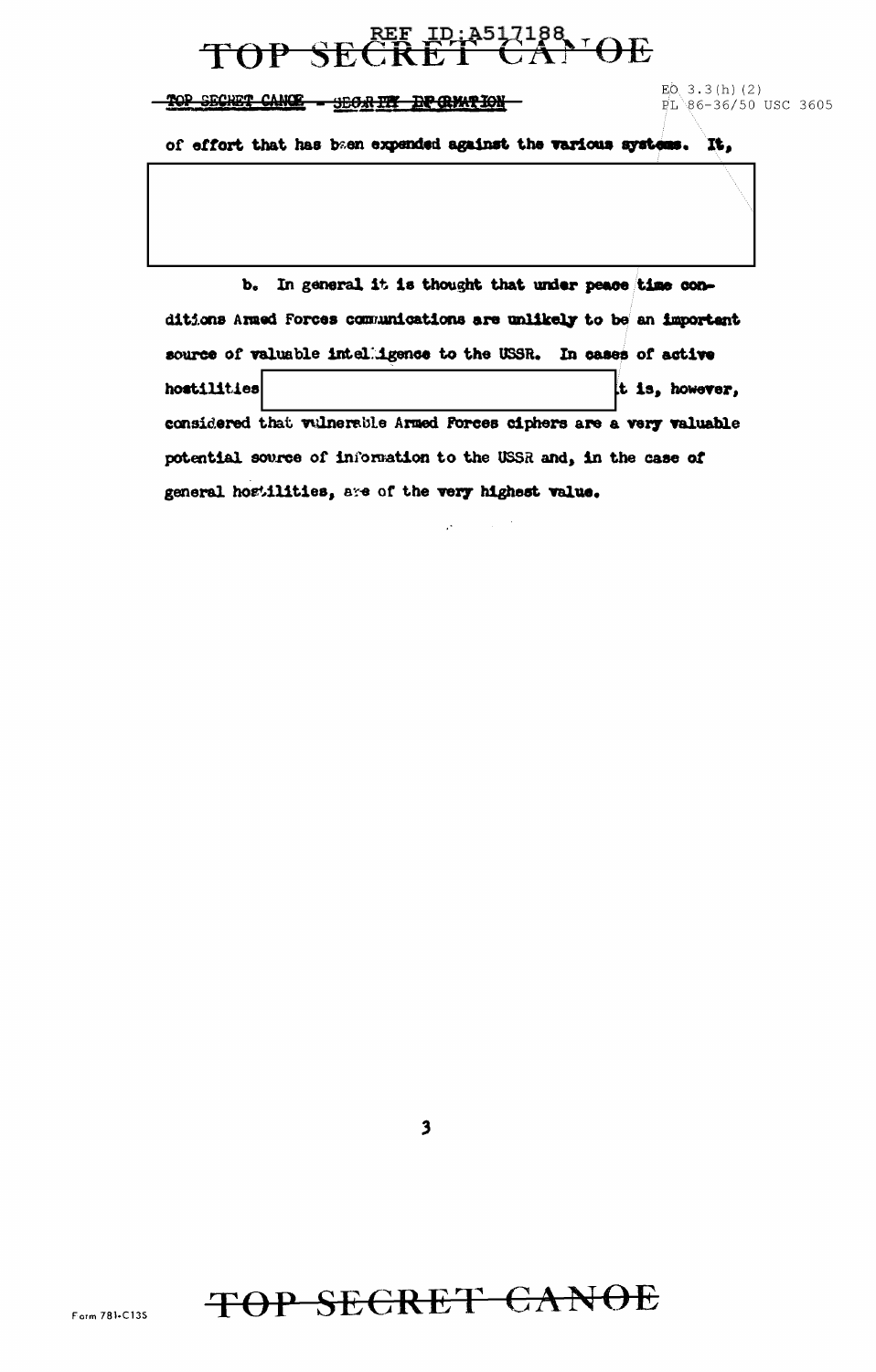

TOP CROTET CANOE - SECURITY DF CRATION

EO  $3.3(h)(2)$  $\vec{P}$ L 86-36/50 USC 3605

$$
\underline{\mathbf{III}}
$$

Other sources of intelligence open to the USSR.

- 5. Clandestine Sources
	- a. Other factors being equal Non-COMINT clandestine means of obtaining intelligence are considered to be less valuable than COMINT as a source of intelligence in that they are usually less timely and less suthoritative. In particular, the information from clandestine sources needs a sometimes difficult process of evaluation before it can be accepted, is dependent on the availability of communications, and is frequently subject to considerable delay before it is received

the capacity to sustain successful clandestine arrangements to obtain intelligence depends upon information derived  $EQ$  3.3(h)(2) from COMINT. PL 86-36/50 USC 3605

b. Although it must be presumed that penetration by agents of the USSR of appropriate authorities of NATO nations exists and will continue to exist, it is considered that,

this is becoming increasingly difficult. Improvements

take place, are also making the work of lower grade agents less effective. Although these considerations are largely conjectural it appears likely therefore that the USSR could not find compensation for the loss of potential COMINT in increased clandestine activity in these three countries. In other NATO countries from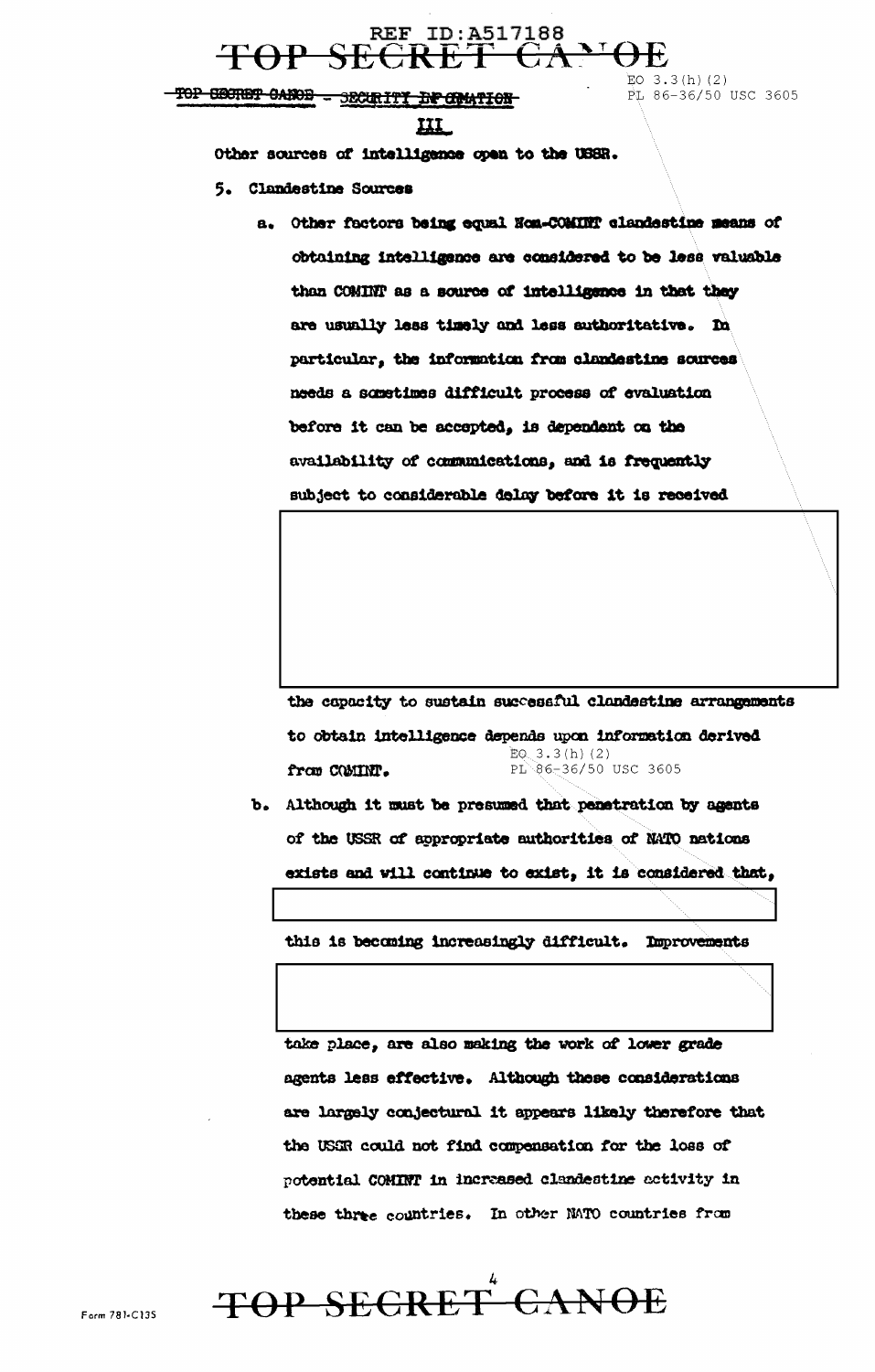## TOP SECRET LOATOR

TOP SECRET CANOE - SECURITY INFORMATION

EO  $3.3(h)$  (2)

RL 86-36/50 USC 3605

which the potential value of COMINT is estimated to be high, there is insufficient evidence to justify a conclusion.

c. In time of war, due to the introduction of security measures which are not possible in peacetime clandestine operations become much more difficult. The ready means of communication afforded by diplomatic missions and consulates are also no longer available. It is therefore considered that the value of information from clandestine sources will be substantially diminished by an outbreak of hostilities.

#### 6. OPEN SOURCES

 $\mathbf{a}_\bullet$ 

There is no sure basis in recent appreciations of NATO communication and of information known to be openly available to the USSR on which to estimate the extent to which the USSR finds open sources (newspapers, trade publications, public documents and statements etc.) to be a substitute for COMINT sources of valuable intelligence.

and value at any time. In wartime, due to censorship and other extraordinary security measures, it is considered that open sources will be reduced drastically as a means whereby the USSR could obtain intelligence of comparable value which they may obtain through COMINT.

b. It should be noted that, as in the case of clandestine sources, the value of intelligence from open sources can be greatly enhanced by information derived from COMINT.